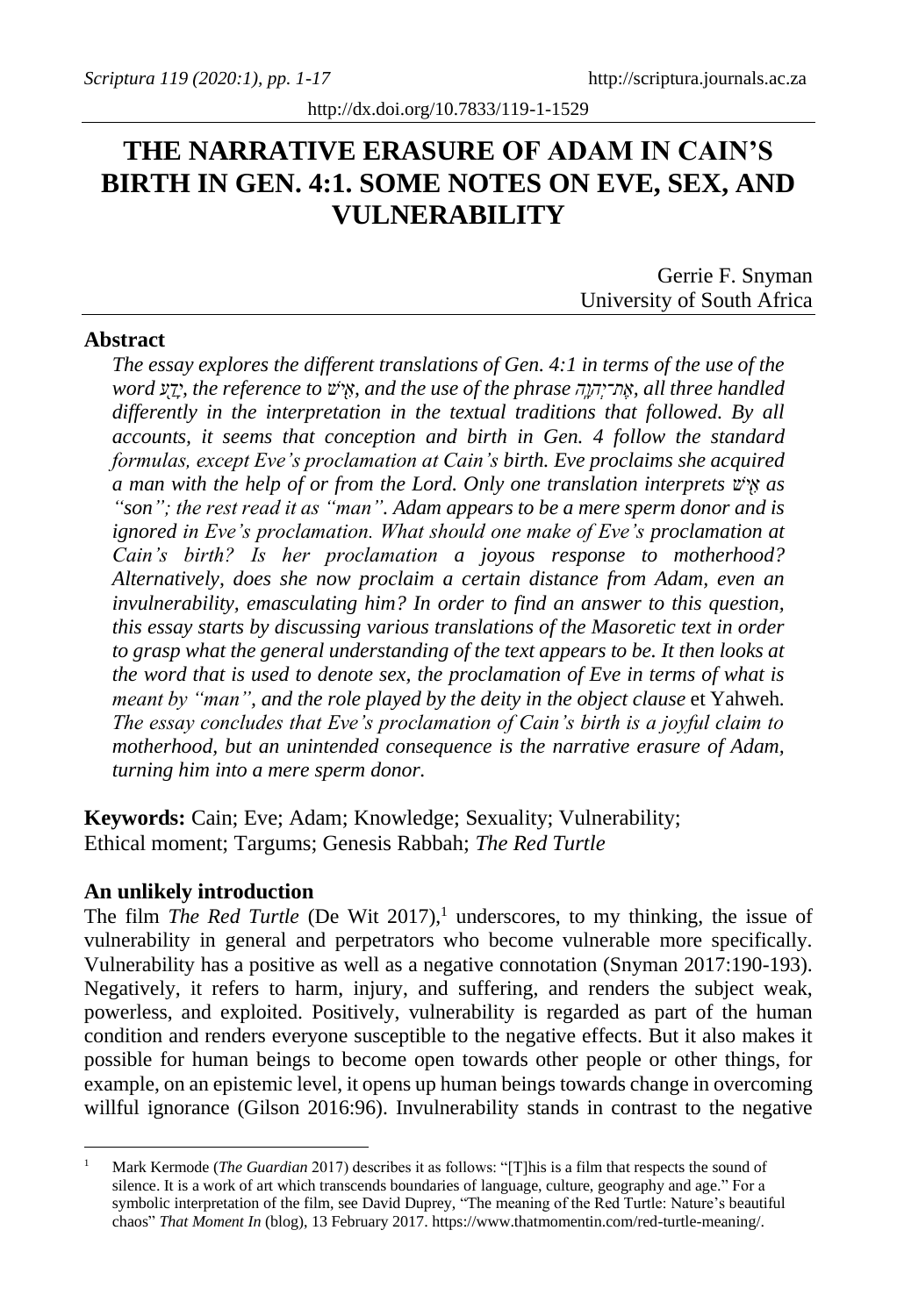definition of vulnerability: it is regarded as an impediment and limitation which needs to be repudiated or ignored (Snyman 2017:193). Invulnerability flourishes in oppressive social, political, and economic contexts, and cultivates ignorance of vulnerability. Whereas knowledge of vulnerability causes discomfort and unease, invulnerability enables one to construct an impenetrable shield as protection against any harm or injury.

*The Red Turtle* is an animated feature film of a tall, thin, long-haired man clothed in a torn loincloth, shipwrecked on an island. He is evidently vulnerable in a negative way, harmed by the storm and injured during the ordeal. The viewer is invited to share in his vulnerability, when the marooned man starts to build a raft on which he intends to escape from the island. However, a red turtle obstructs his endeavors. The red turtle demolishes the raft every time it reaches a certain distance from the island, turning the encounter into a metaphor for the human being against nature. The viewer does not know why the turtle prevents the man from leaving. All one sees is the pent-up frustration, anger, and eventual wrath of the man after his last try. He ferociously attacks the turtle on the beach, leaving it on its back to die. Upon the turtle's death, it turns into a beautiful woman with whom the man has sex and she gives birth to a child.

*He must have known her*. Once. The couple has only one child while living on the island and growing old. The film reminds me of the pseudepigraphic story, *The life of Adam and Eve* (R. H. Charles 1913), where they have 30 sons and 30 daughters. In the biblical narrative, however, Adam and Eve end up with one child, Seth, because Cain had to leave the tribe as he violated morality by killing his brother Abel. Signe Baumane (2016) asks the film the following question:

One would realistically expect that a man and a woman living on a deserted island without contraceptives would have at least  $12 - 16$  offspring. "Did they have sex only once?" – I couldn't help but ponder. "Or is he pulling out?"

Jim Harper (2017) connects the film to creation mythology, "with Eve arising from the red turtle's shell and giving birth to a son, creating a trinity". Whereas Baumane sees an aspiring couple motif in the story, Harper sees in it "the man's unconscious desire to create". The man wants to leave the island, but the red turtle prevents him by tormenting him, and then delivers him by giving birth to a son. Baumane argues that here the film becomes somewhat of a cliché with the son growing up and the parents getting older, slipping into old age. The man dies, after which the mother turns back into a red turtle and slips back into the see. Baumane sees this as a comment on womanhood:

[W]omanhood is an eternal, mysterious force that outlives men. […] Women are mythical creatures – animals that are able to briefly become human. I am sorry to say that in 2016 such views/metaphors don't do any good to us, women trying to achieve equal place in society. Women are human 24 hours every day of our lives, and, just like men, we feel pain and can die and be killed. Idolizing womanhood is just as belittling as judging women on their looks. (Baumann 2016: n.p.)

Eve's exclamation at the birth of her oldest son is similarly a comment on womanhood, as if she found redemption in bearing children (1 Tim. 2:15). Baumane's caution against culturally induced prejudices about women, is likewise valid for current readers'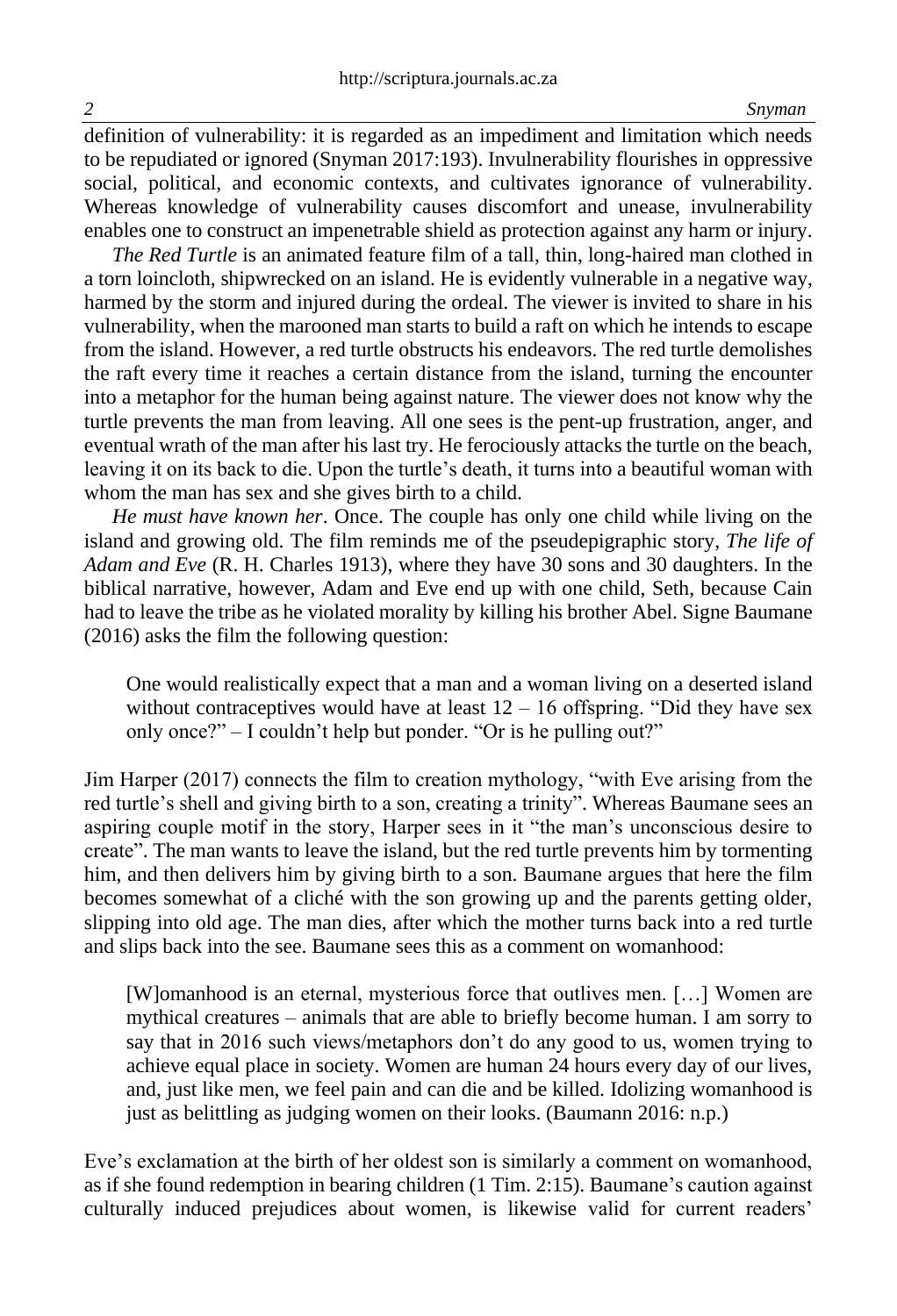perspective on Eve, who carries the blame in the Bible for being subordinated to men, and stereotyped with all sorts of weaknesses. Eve's exclamation is in glaring contrast to the silence of the characters in *The Red Turtle*. In fact, there is no deity in the film, whereas Cain's birth is attributed directly to Yahweh. The man, woman, and boy remain nameless over-against the deliberate naming in the creation story and Cain's birth.

However, both Eve and the woman in the film are created from something unconscious: Eve from a sleeping Adam and the woman from a dead red turtle killed by her future partner. After the story of Cain, Adam and Eve disappear from the scene, and when the son of the shipwrecked man and red turtle woman comes of age, he moves away (swims away with other turtles) to an unknown destiny. This is similar to Cain, who had to leave the place where he grew up, with the difference that Cain bore more guilt and shame than this young man.

To take Harper's suggestion further, in my essay the story functions as a voiceless counterfoil to the story of Cain, especially the exclamation of Eve and the issue of sex and motherhood. All three stories embody physical movement – a journey, a flight, or migration. Adam is expelled and moves to the east of Eden, Cain migrates to the land of Nod because he could no longer live in the midst of his tribe and the presence of Yahweh, the marooned man came from elsewhere and ends up on an island he cannot get away from. In all three stories the final destination is not geographically identified.

All the characters manifest a negative vulnerability: Adam and Eve become vulnerable when they enter life east of Eden with toil and hardship awaiting them. Cain is vulnerable in terms of the favour of the deity who does not accept his sacrifice and he preys on the vulnerability of his brother, killing him. The main character in *The Red Turtle* equally conveys vulnerability, first negatively in terms of harm and injury, which he endures and causes, and secondly positively, when the dead turtle ironically provides him with a partner, a wife, as a chance to start a new life. Does Eve's proclamation display a positive vulnerability at the birth of Cain, him being the blessing Eve was waiting for? Will it be going too far to ascribe to it an enthusiastic response amidst the birth pangs? Alternatively, does Eve pronounce a certain distance from Adam, even an invulnerability with which she is trying to shield herself from the future acts of Cain? In fact, the Jewish reading tradition does not always view her proclamation in a positive light, as claiming motherhood, but rather in quite a negative way, with the aim of tainting Cain's origins. To whom does "man" refer here, to Adam, her companion, or to Cain, her offending son?

To find an answer to these questions, I start out with various translations of the Masoretic text in order to grasp what the general understanding of the text appears to be.<sup>2</sup> I will then look at the word that is used to denote sex, the proclamation of Eve in terms of what is meant by "man", and the role played by the deity in the object clause *et Yahweh*.

<sup>&</sup>lt;sup>2</sup> This essay is an edited version of a paper presented at the 2018 Propent-seminar under the auspices of Prof. Jurie le Roux of the University of Pretoria. The audience was made up of Europeans and Africans as well as Euro-Africans. Hence the translations selected reflect most of the languages of the intended audience.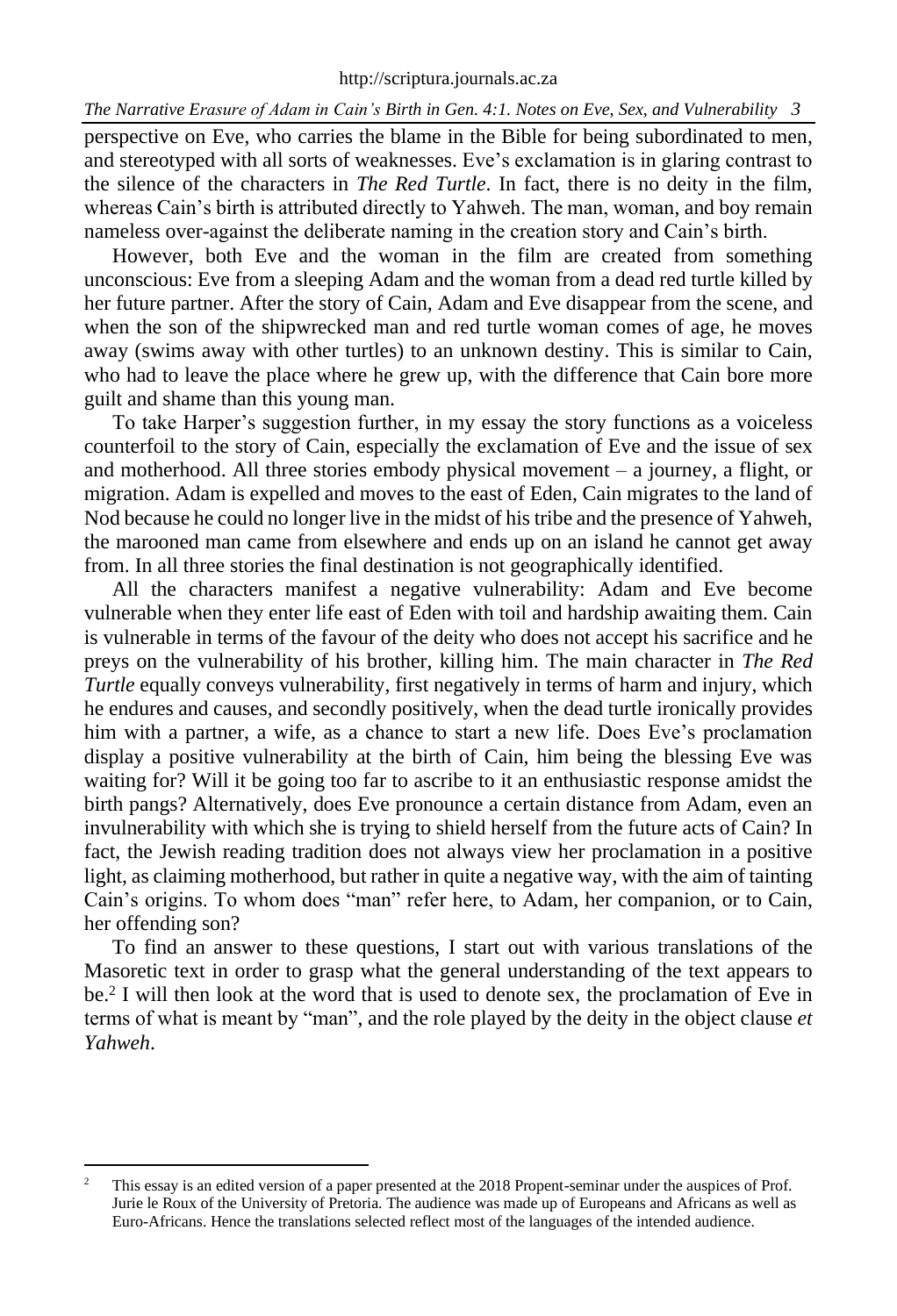# **Translations of Gen. 4:1**

In contrast to the wordless animated film, words about sex in the biblical text create a problem. The text presents three problems: the use of the word ע
יש: the reference to איש: and the use of the phrase הָָֽהוְת־י ֶא – all three handled differently in the interpretation in the textual traditions or translations that followed. In Gen. 4:1 the reader meets Cain after the narrator pronounced a sexual encounter between his father and mother, yet the mother links Yahweh to fatherhood:

וְהָאָדָם יָדַע אֶת־חַוֶּה אִשְׁתְּו וַתַּהֲרֹ וַתֵּלֵד אֶת־קֵׂיָן וַתֹּאמֶר קֶנֶיתִי אִישׁ אֶת־יְהוֶה:(WTT)

Αδαμ δὲ ἔγνω Ευαν τὴν γυναῖκα αὐτοῦ καὶ συλλαβοῦσα ἔτεκεν τὸν Καιν καὶ εἶπεν ἐκτησάμην ἄνθρωπον διὰ τοῦ θεοῦ (BGT)

The man had intercourse with his wife Eve, and she conceived and gave birth to Cain. "I have acquired a man with the help of Yahweh," she said. (NJB)

And Adam knew Eve his wife; and she conceived, and bare Cain, and said, I have gotten a man from the LORD. (KJV)

*Adam connut Ève, sa femme; elle conçut, et enfanta Caïn et elle dit: J'ai formé un homme avec l'aide de l'Éternel.* (LSG)

*L'homme connut Eve sa femme. Elle devint enceinte, enfanta Caïn et dit: «J'ai procréé un homme, avec le SEIGNEUR.»* (TOB)

*Und Adam erkannte seine Frau Eva, und sie ward schwanger und gebar den Kain und sprach: Ich habe einen Mann gewonnen mithilfe des HERRN.* (LUT)

*Und der Mensch erkannte Eva, seine Frau, und sie wurde schwanger und gebar Kain, und sie sprach: Ich habe einen Sohn bekommen mit Hilfe des HERRN*. (ZUR)

*Adama a kena dikobong tsa mosadi wa hae, Eva; mosadi a ithwala, a tswala Kaine. Yaba Eva o re: "Ke fumane monna ka thuso ya Morena"* (SO 1989)

Atame o ne a itse Efa, mosadi wa gagwe; ke fa a nna moimana, a belega Kaine a re: "Ke bonye monna ka thuso ya MORENA." (Setswana 1970)

En die mens het sy vrou Eva beken, en sy het swanger geword en Kain gebaar en gesê: Ek het 'n man verkry met die hulp van die HERE. (Afrikaans 1953)

Die mens het met sy vrou Eva gemeenskap gehad, en sy het swanger geword. Sy het vir Kain in die wêreld gebring en uitgeroep: "Ek het 'n man in die wêreld gebring met die hulp van die Here!" (Afrikaans 1983)

Of the translations cited above, the newer translations (NJB 1985; Afrikaans 1983) explicitly refer to sexual intercourse, whereas the more traditional or older translations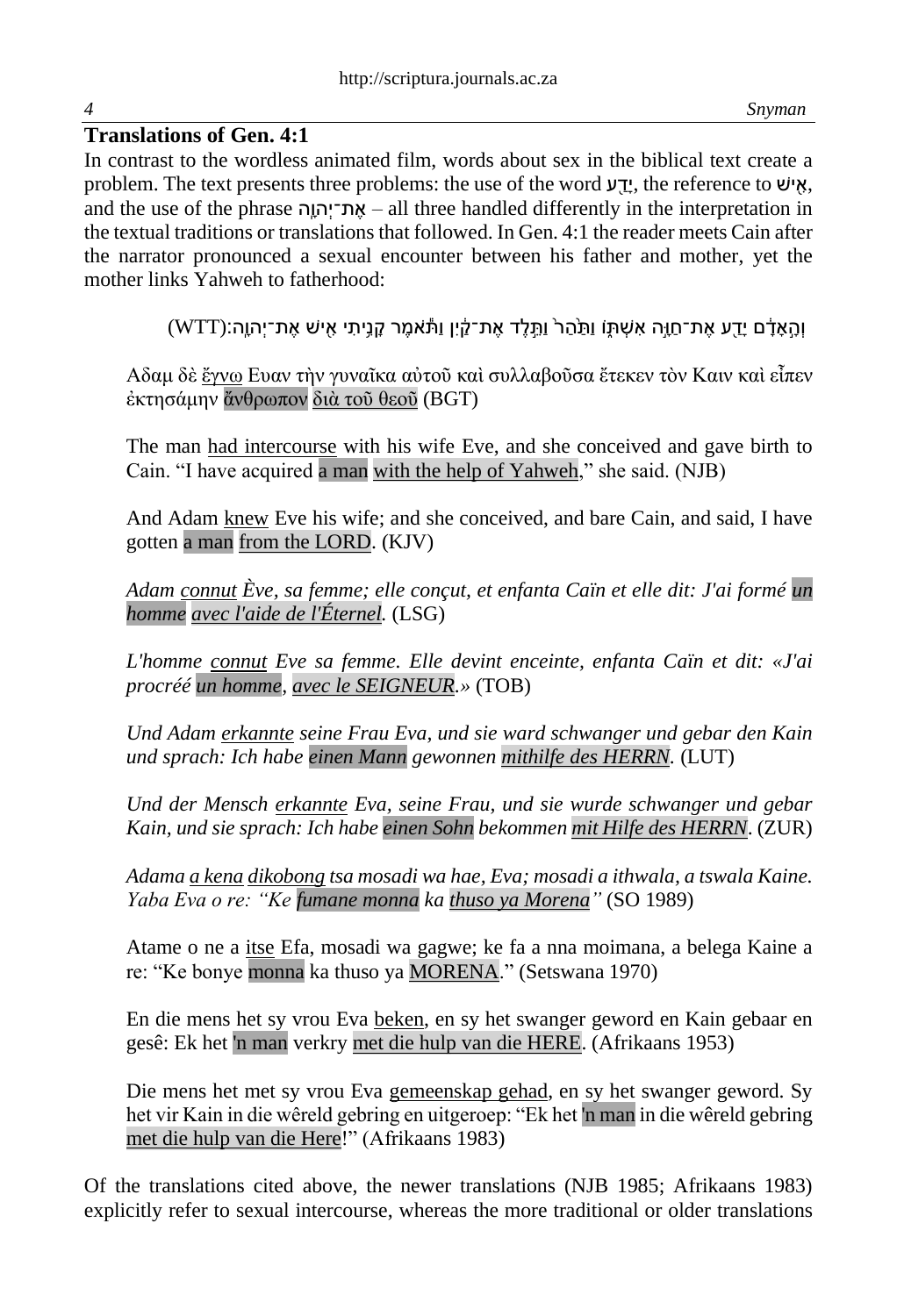use a euphemistic or general description of "knowing" to denote sexual penetration with the aim of conception. By all accounts, it seems the conception and birth follow the standards formulas, except for Eve's proclamation at the birth. At Cain's birth, Eve proclaims she acquired a man with the help of, or from, the Lord. Only one of the surveyed translations interprets שׁי ַ֖ א as "son"; the others read it as "man". The question is, to whom does "man" refer, Adam or Cain? Most interpretations understand "man" here as referring to Cain, because of the word play between the name of Cain and the Hebrew word used for "acquire": 
קניתי) qal first person singular of הָנָה). The word's semantic field entails buying someone as a wife, receiving insight, or to produce a progeny (which is the meaning Koehler-Baumgartner (1958) attaches to the verb). But let me first look at the verb "to know".

# **Knowledge: Adam "knowing" Eve**

ע דָי is a word with several functions, signifying knowledge of some kind. "To know" has cognitive, relational, and (euphemistic) sexual implications as discussed in dictionaries such as Koehler and Baumgartner (1958), Botterweck and Rinngren (1978), and individual word studies such as the one by Schotroff (1978). An important question here, is whether comprehension of the semantic fields of the word throws some light on the issue of vulnerability. I refer to the issue of epistemic vulnerability which makes knowledge possible and reduces ignorance. Gilson argues as follows (2016:96): "[I]t seems reasonable to propose that epistemic vulnerability is vital for all; we all have lapses, gaps in our experience and attunement that demand alterations in our knowing attitudes, which the cultivation of epistemic vulnerability can ameliorate." Gilson (2016:98-100) sketches five defining aspects of epistemic vulnerability:

- (1) An openness to not knowing;
- (2) An openness to being wrong, yet being able to embark upon defining one's beliefs, ideas and feelings;
- (3) The ability to learn from situations if one experiences the discomfort of not knowing, of being foreign, or of being the uncomfortable party;
- (4) An openness to the ambivalence of our emotional and bodily responses and to reflecting on these responses; which may lead to
- (5) Immersing oneself in unfamiliar settings that alter one's beliefs, ideas, the self, and the sense of one's self.

Schottroff's (1978:682-701) explanation corresponds with that of Koehler and Baumgartner, by relating knowing primarily to observation through the senses, especially through the eyes and ears, which engage objects and facts of one's world through experience and meeting with others. Of importance here, is Schottroff's (1978:689) differentiation between an ethical ability to distinguish between good and evil, and an autonomous decision based on a particular life-orientation or sexual experience (lust and passion). The ethical ability opens the door for a discussion on vulnerability in the way knowledge is generated.

Botterweck (1986:448-81) acknowledges the complexity of a variety of epistemic processes expressed by the various verbs in the semantic field. He discerns between secular, religious, and revelational knowledge, which I would link to the differentiation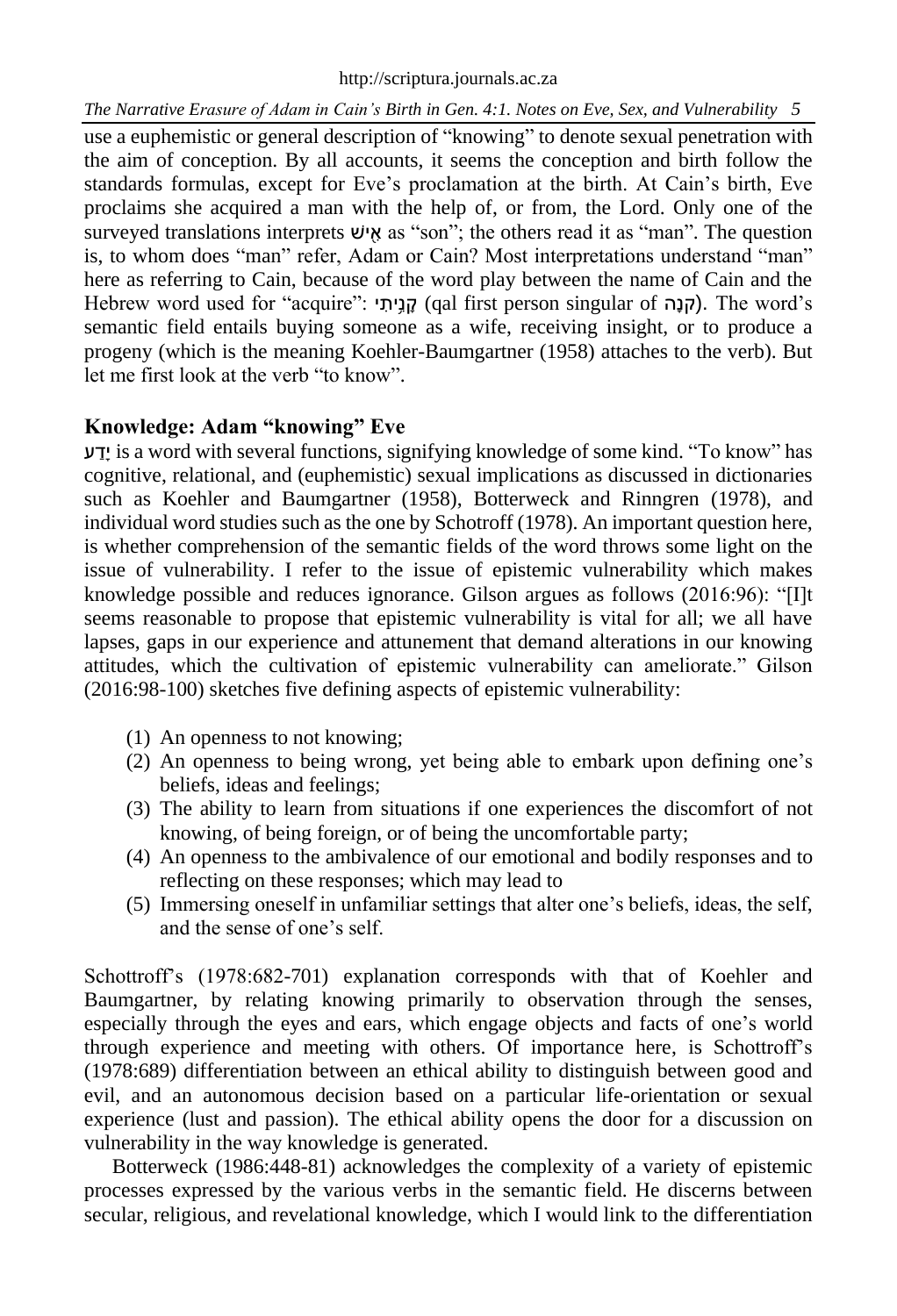of body, mind, and soul. Secular knowledge is cognitive, that is, knowledge obtained with sensory and visual experience of the body. Then he argues that the one with knowledge, is the one with the physical ability *to apprehend with the eyes and the heart,* i.e. the mind. The heart is the organ of perception and knowledge and the seat of memory (Botterweck 1986:463): "In the heart, the various objects of perception become concentrated to form insight into the true nature of the world, on the basis of which people may consciously frame their lives." With regard to knowledge of good and evil (the mind), he refers to the ability to make a moral distinction between good and evil as a way to secure the power for oneself to live autonomously, i.e. to be like God. Sexual knowledge and experience, that is, knowledge of how to procreate, beget and bear children, knowledge of joy and suffering, life and death, are forbidden, because it makes human beings like God (revelational).

Epistemic vulnerability stands in contrast to the distinction of knowledge in terms of mind, body, and soul. Epistemic vulnerability relates to the affective and bodily dimensions of knowledge, usually ascribed to these more profound types of knowledge. What these more profound types of knowledge fail to achieve, is to link the corporeal with the effect or the emotional, in other words, a more holistic picture of knowledge, knowledge that has been integrated so as to change habits. Epistemic vulnerability not only relates to observing via the senses and the achievement of certain technical skills, but it starts with the realisation that one does not have certain skills in the first place, and needs to evolve in order to obtain those skills that are lacking. The realisation that one lacks specific skills, is basic self-knowledge, but also involves the courage to venture a step into the unknown, i.e. to interact with other people despite becoming uncomfortable. As Gilson (2016:114) puts it succinctly, "epistemic vulnerability entails rejecting the closure of the self that defines invulnerability. Instead, one begins to comprehend oneself as a being who has come into being and is continually evolving, one positions oneself as one who has been and will continue to be affected by others." It is an effort not to fall into the trap of knowing ignorance. Epistemic vulnerability not only implies the possibility of a change in belief systems, but a change with regard to what one does, and how one thinks and defines oneself (Gilson 2016:113).

Koehler and Baumgartner (1958), Botterweck (1986), and Schotroff (1978) look at knowledge from a different epistemology. Their epistemology enables them to distinguish a duality between the mind and the body, although there are notes of vulnerability that shine through when they refer to experiencing and learning as personally caring for or knowing someone. Thus, I would suggest that getting to know someone personally, as well as caring and observation by experience, bring into play sex through intercourse and the issue of vulnerability in general, although the latter is not stated explicitly. Whereas Levinas (1985) implies the ethical moment in metaphorical terms of nakedness and destituteness, knowing as a euphemism for sexual intercourse implies physical nakedness, a real vulnerability in being stripped of clothing.

In his book on Cain and Abel in the Jewish and Christian traditions, Byron (2011:12) wryly remarks that the description of the first sex scene is "somewhat prosaic" when compared to Abraham's sexual intercourse with Hagar, described as entering into her (Gen. 16:4), as well as Jacob's entering into Leah, Rachel, and Bilhah. However, Rachi (1976:25; cf Halperin 1963:152) believes Gen. 4:1 is not really the first sexual interaction between Adam and Eve. Sex occurred before the fall. Rachi (1976:25) even argues that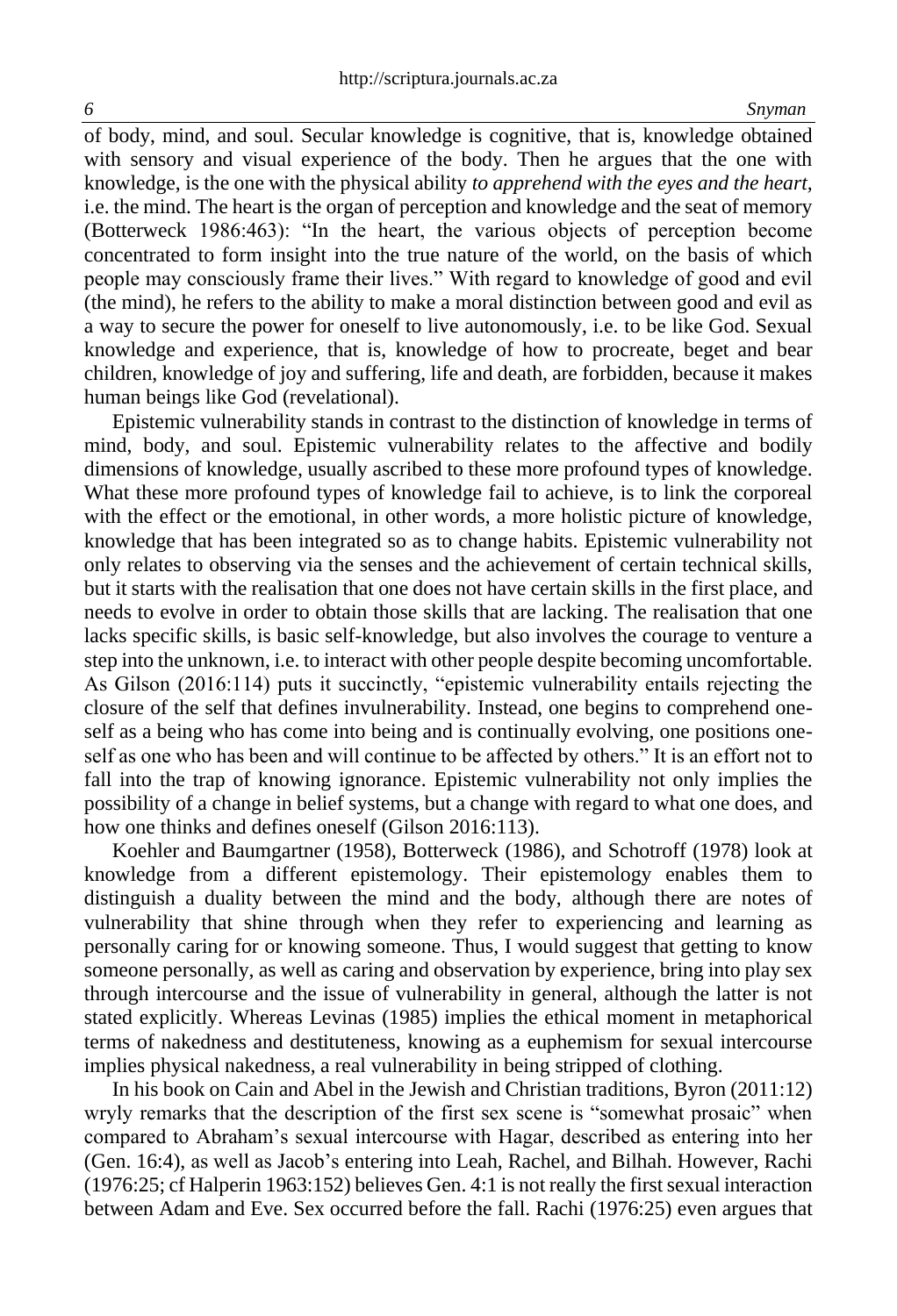the conception of Cain and the subsequent pregnancy of Eve occurred before the deity drove them out of the Garden of Eden. Since יִדע is the qal perfect third person singular, Rachi is of the opinion that the verbs that follow with the *waw-*consecutive are the imperfectum, turning the verb in perfect into a plu(squam)perfectum, thus placing the events described at an earlier time – that is, when they were still inhabiting the Garden of Eden (cf. Rachi 1976:25).

In other words, the reader needs to bring into play the first three chapters of Genesis. But does it then follow that the first part of the verse, "And Adam knew Eve his wife; and she conceived, and bare Cain", implies that Adam is the subject of Eve's proclamation? In the first part the subject comes before the predicate, emphasising the subject, in this case Adam, telling us what happened to Adam in the meantime. Gen. 3 ends with the angels guarding the entrance to the garden, and in Gen. 4 the reader is referred back to Adam, at this stage having been driven out of the garden. What was he up to? Well, he was having sex with Eve, or, at least, he started to get to know better the woman the deity gave him as a companion. One can argue that Adam is fronted (see below).

Cassuto ([1961]1972:197) formulates the relation between Gen. 4 and Gen. 2-3 as follows: "[W]e are told here that the promise given to Eve that she would bear children in order that the human species might survive even after their expulsion from the garden of Eden and removal from the vicinity of the tree of life ( …) was actually fulfilled." Andre Wénin's essay (1999) develops some of these textual similarities between Gen. 3 and Gen. 4 with regard to the reaction of Cain, and that of Adam and Eve (cf. Vogels 1996; Snyman 2016). Wénin (1999:6) seems to follow Rachi's analysis of the verb in asking critical questions about the pluperfect that puts the "knowing" in the past. Wénin (1999:6) asks the question where in the previous episode it is reported that the first human knows Eve. He suggests that the author could have used other words to denote a sexual interaction, but he thinks the narrator deliberately used "to know" for its plurality of meaning. In Gen. 3:20 the man named the woman Eve, "the living one", or "the one who makes living". The reader gains the impression that Adam knows something about Eve, at least that she is fit for the purpose for which she was made. Earlier, in Gen. 2:23, when the man describes the woman, one also gets from him a sense of knowing: "This at last is bone of my bones and flesh of my flesh. This one shall be called Woman, for out of Man this one was taken." In Gen. 4:1, the wife becomes the object of his knowing – Adam knows Eve. Of the 950 uses of the word, only a few instances refer to sexual intercourse, of which a small number are not idyllic. Wénin (1999:10) argues the author could have used other words, but they do not suggest a relationship of power as  $\nabla \mathbf{r}$  does. According to him, Adam knowing Eve entails exerting his power over her, because not only has she been created from his body, but also based on the nature of the difference between.

To know someone (hetero)sexually, as discussed above, implies a certain measure of vulnerability in being naked and being penetrated or penetrating, sharing in a common vulnerability (Gilson 2016:88). If such a common vulnerability is not recognised or shared, but disavowed between the two engaging partners, the sexual act opens up the possibility for aggressiveness, resulting in abuse of the vulnerability of one of the partners. Of Adam it is said that he knows Eve, his wife, with a possessive suffix. She is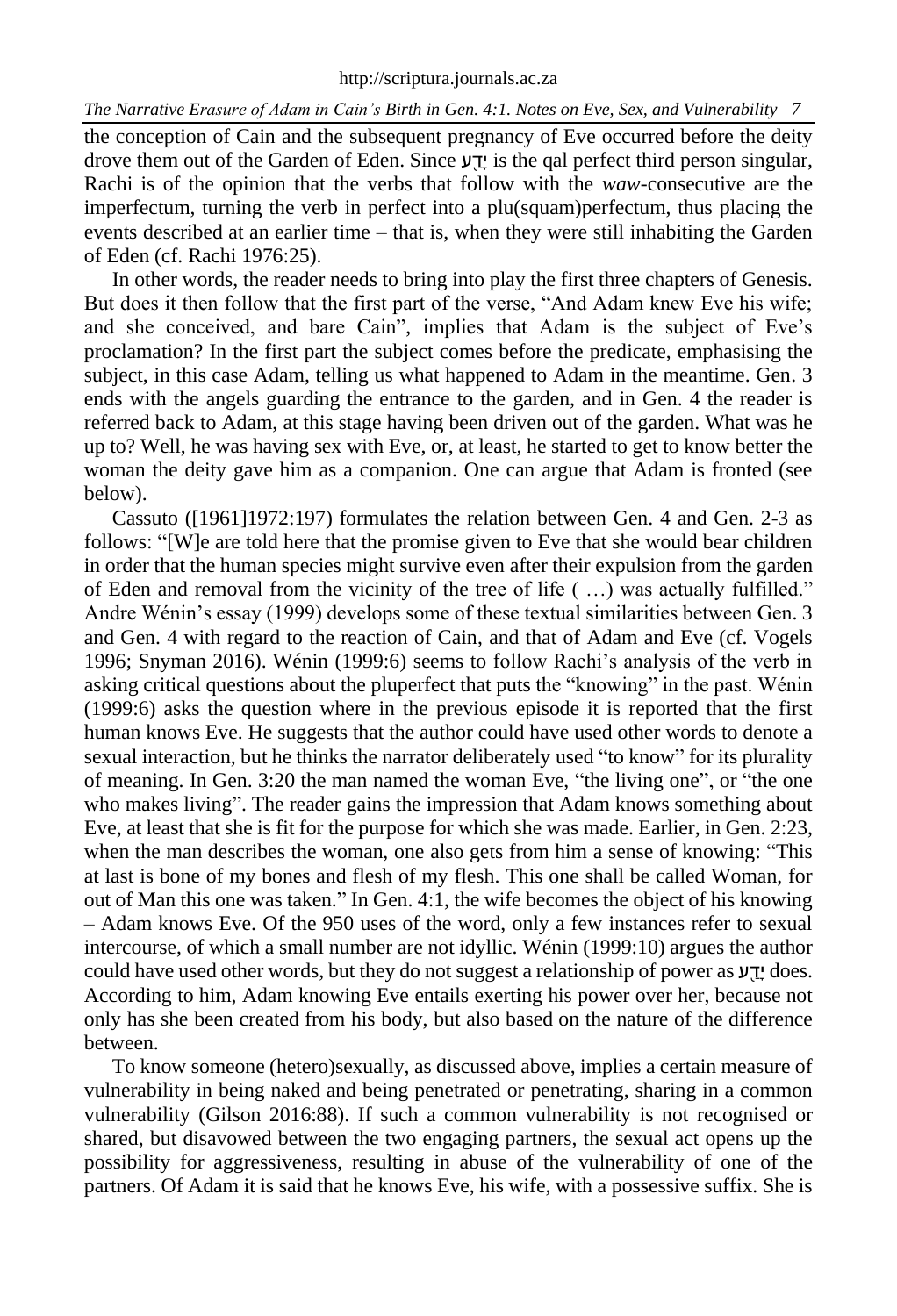an object to be owned, and her function in the story is not her femininity, but her maternal role (Wénin 1999:9). Both appear invulnerable.

Cain originates from a man who exercised power over his wife, a typical situation within patriarchal society. Gilson (2016:88) claims that the disavowal of someone else's vulnerability perpetuates social oppression. Reading the text in this way, takes the focus away from the vulnerability during the sexual act, and focuses on the result as an exercise of power. How, then, should Eve's proclamation be interpreted? Does she affirm her maternal role, or does she take revenge on her companion's exercise of power when she links the deity to the birth of her first-born?

### **Eve's proclamation at birth**

The proclamation at birth, קְנִיתי אישׁ את־יִהְוָה (I acquired a man), appears to be complicated: Did Eve acquire a man (like a possession – turning the tables in the power relationship), or did she procreate a man (by giving birth to a boy)? The word used for "to acquire", 'הֲנָיִתָּ, does not really translate into to produce children or procreate, although that meaning is found in some of the translations.

Schmidt (1978:650-659) makes a strong case that the word cannot mean "to (pro)create". He thinks that is a wild guess. In terms of "create", the verb is only used in connection with the deity (Ex. 15:16; Ps. 74:2). Says Schmidt:

Scheinen die Verbindung mit Gen 2-3 sowie die Situation der Geburt für die Gleichung *qnh =* "schaffen" zu sprechen, so gerät diese Auffassung jedoch sachlich in Schwierigkeit, weil ein Entsprechungsverhältnis von göttlichem und menschlichem Handeln im Zusammenhang sonst nicht zum Ausdruck kommt, also auch kaum intendiert ist. (Schmidt 1978:658)

To have a woman utter the words "to create", with "man" as the object, does not sound in any way plausible. The two French translations, however, use the word in that sense, but the other translations use it in a sense of having received someone, or acquired someone, with whom there would be a strong relationship, like a possession. The translation used by Rachi (1976:25) in his commentary on Genesis, refers to an association with the deity in that the latter is the creator of both: "*Lorsque* Dieu *m'a créé ainsi que mon mari, il était seul à nous créér. Mais pour cet enfant, nous sommes associés avec Lui*."

Lipinski (2004:58-65) also rejects the meaning "to create", because the prevalence in the Hebrew Bible is the meaning "to acquire possessions, monetary payments or wisdom". Nevertheless, he does not deny that the root meaning may refer to to beget or to bear a child, but this meaning is only attested to in South Arabian, Ugaritic, and Amorite. Lipinski relates to Cassuto's argument by linking Eve's words to the original mother goddess:

Here the biblical redactor may have employed a statement originally uttered by a mother goddess, comparable to a passage in the Chaldean cosmogony that describes Aruru as creating the human race with Marduk: "With him Aruru created the seed of humanity." This must not be taken to mean that humanity issues from the (sexual)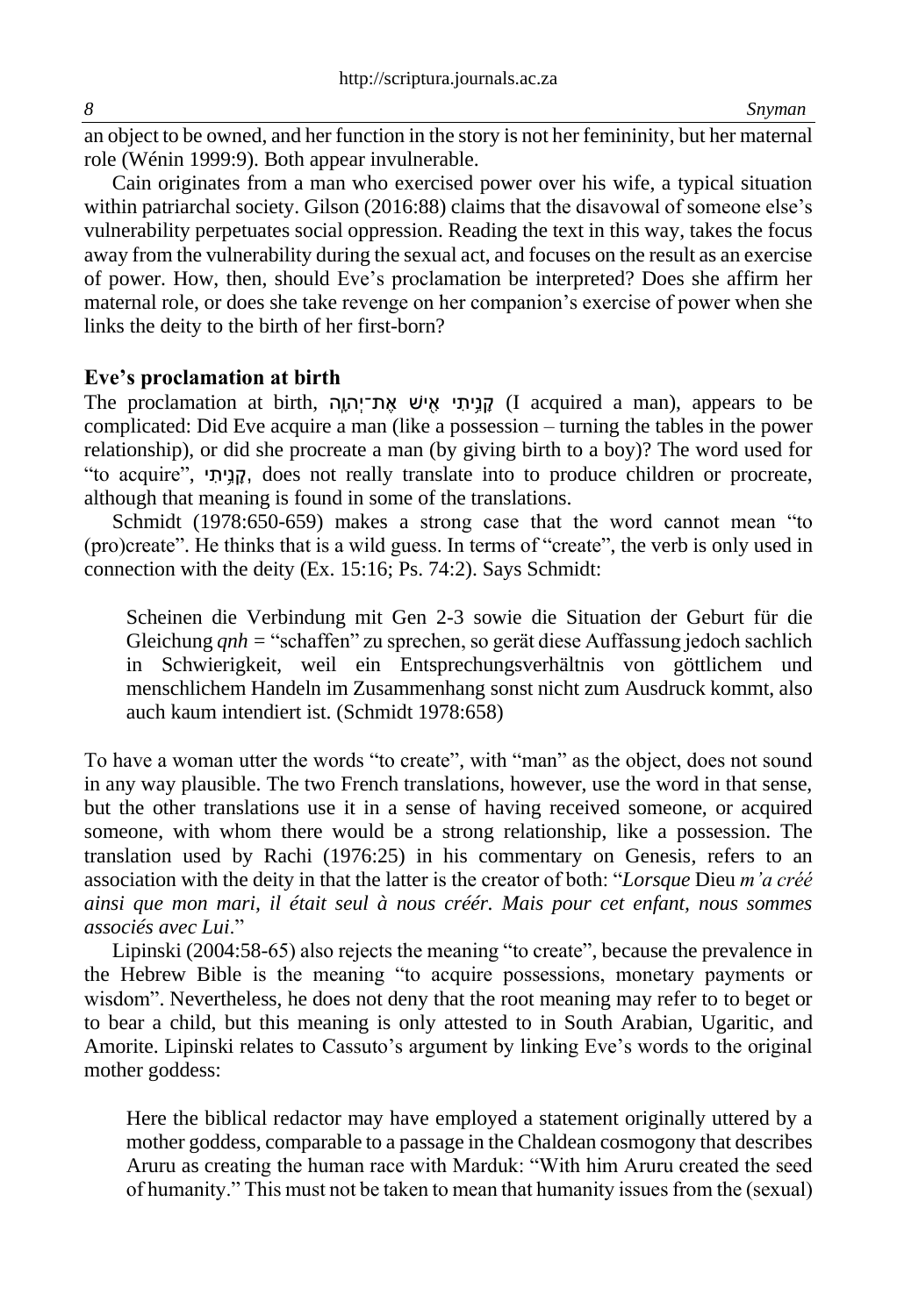union of the god and goddess: Aruru forms a human figure from clay, and Marduk breathes life into its soul. (Lipinski 2004:61)

Ellen van Wolde (1991:25-41) strongly disagrees with Schmidt's argument. She centres her argument on the words איש and קנה. She understands שוֹש in terms of Gen. 2-3, claiming that every man is brought forth by שהׁאי, except the first one who was brought forth by אדמה with Yahweh. To her then, אדמה brings forth an אדמ together with Yahweh, and שהׁאי brings forth an שׁאי together with Yahweh. Hence, in Gen. 4, Eve gives birth to an שׁאי. Eve's exclamation merely explains Cain's name, whereby he is defined as a creature formed by Eve and Yahweh:

It would seem to me that קנה can be understood both in relation to Genesis 2-3 and in relation to the other elements of 4.1 bß. What has been indicated in Genesis 2-3 as an "ability" or "capacity" is realized in Gen. 4.1. The ability to bring forth children is transformed into actually bringing forth children. This connection furthermore functions in an individual way within 4.lb itself. In the construction הָָֽהוְת־י ֶא, ת ֶא indicates the sociative, to be translated as "together with" (cf. Cassuto 1972:198 ["equally with"]; Westermann 1976:397 ["mit"]). Eve achieves something together with YHWH, which is indicated by the word קנה and relates the birth of her son with the name קין. Schmidt's argument, that it is impossible for קנה here to mean "to bring forth" or "to create" because these meanings occur only in connection with God, is invalid. Here the word definitely refers to creation as the activity of God, and in particular to the coherence between the creation of God and the procreation of woman. The connection between Eve's giving birth and YHWH is rightly expressed in the phrase הָָֽהוְת־י ֶא י יתִ֥ נ ָק, expressing both the contribution of woman, Eve, and the contribution of YHWH to the bringing forth of life by human beings. (Van Wolde 1991:27-28)

In other words, the deity provides Cain with life in conjunction with the mother, Eve, alluding to a relationship between Cain and the deity. Van Wolde bases her argument on Cassuto's commentary (1972) on Genesis. Cassuto interprets  $\eta$ נֵית terms of its Canaanite roots, the latter referring to form or to give birth to someone. He relates these roots to various Ugaritic inscriptions, especially those referring to Ashera as the mother of gods. Ashera as the mother of gods signifies *that she gave birth to gods* (Cassuto 1972:200)*.* Cassuto finds further support in Ps. 139:13 and Prov. 8:22. Lipinksi (1978:61) adds Deut. 32:6, arguing that the word was most probably "the original and primary meaning of the root in the ancient Canaanite tongue", and that it developed later to mean "to acquire". The deity is likened to a father who begets Israel. Moreover, the personal name El-kana (*elqana*) alludes to divine involvement in the conception of a child. Eve's proclamation is viewed as poetic diction, of which Cassuto (1972:201) says: "In poetic diction, which naturally tends to preserve the archaic elements of a language, the full original signification of the root was also retained, especially in connection with two concepts: Divine creation and parental procreation." Subsequently, Cassuto (1972:201) interprets Eve's exclamation as follows: "[T]he first woman, *in her joy at giving birth to her first son* (my emphasis – GFS), boasts of her generative power, which approximates in her estimation to the Divine creative power." In other words, the deity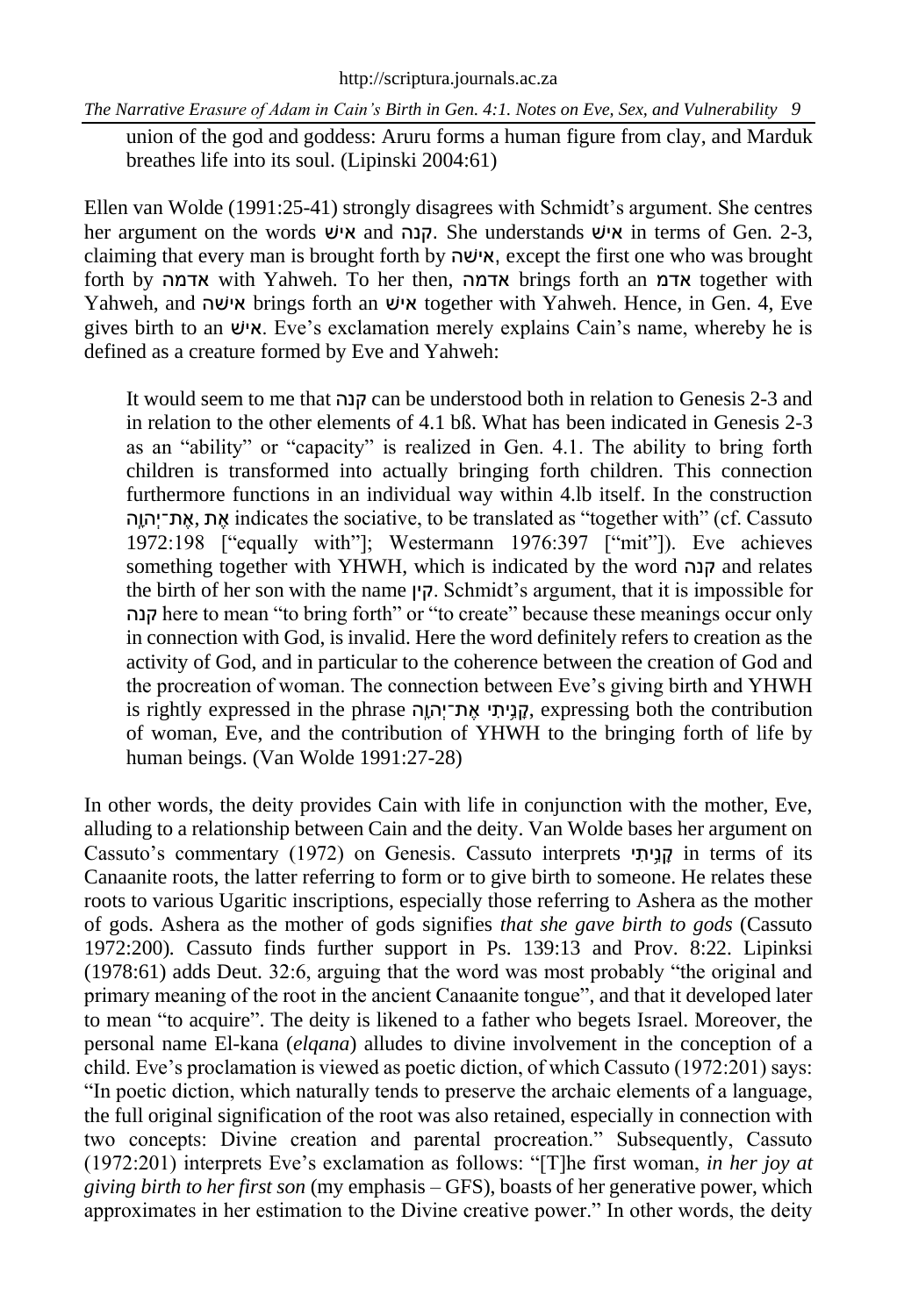formed the first man and Eve formed the second man, implying that Eve has equal standing to the deity in the rank of creators, even to the point of feeling a personal nearness to the Divine Presence itself. When one follows Cassuto's argument, Eve's proclamation is understood more in the sense of the joy of motherhood over the birth of her first-born, than as revenge on the power of her companion. But then the proclamation may have an unintended consequence: Adam, the biological father, is out of the picture, hence his possible emasculation, or rather weakening of his power.

However, Van der Merwe and Naudé (2017:530) refer to the notion of fronting: "If the preverbial field (i.e. part of the clause that precedes the verb) is occupied by a constituent, this phenomenon is referred to as fronting of that constituent." Fronting indicates that a specific event or entity is the focus of an utterance. The identity of that event or entity is found in what precedes, or what is then fronted (Van der Merwe and Naudé 2017:502). Adam is mentioned with reference to knowing Eve, and it could be that Adam is the name fronted by the word "man".<sup>3</sup>

#### **Adam's weakening of power: narrative erasure**

According to Wénin (1999:7), Eve focuses on Cain, and Adam's role diminishes or disappears until Gen. 5. His disappearance from the scene after the sexual act makes one wonder whether he is emasculated. With emasculation is meant the weakening of male power. He only reappears to become another sperm donor for Seth's birth, whereas in the rabbinical tradition he receives a bigger role (Snyman 2016). Wénin (1999:7) reads more into Adam's disappearance, relating his argument to Gen. 2:17, namely the prohibition to eat from the tree of knowledge of good and evil. This prohibition, he argues, indicates a relation between being human, and the misfortune and nuisance of not knowing everything. The inability of the man and the woman to know each other fully, places a severe strain on their relationship.

If Wénin is right, one has to ask, what is the implication of the inability to fully know someone? In terms of power relations, one consequence would be the construction of invulnerability based on an ignorance of vulnerability. Another consequence of the inability to perceive or apprehend vulnerability of the other, would be the presence of social oppression, argues Gilson (2016:88).

The story reduces Adam to his male reproductivity, whereas Eve receives more attention. Wénin (1999:7) sees in Eve a repetition of Adam's *modus operandi* in which she turns the tables in terms of power relations. She gives her son a name and she talks about herself while making her son the object of her discourse. The effect is that Adam is reduced to a mere sperm donor, while Eve extols the deity to the position of the real partner in the conception of the child (Culbertson 2006:§28.2). The play between the verb "acquire" and the root of Cain's name becomes important here. Just as Eve became the possession of Adam, Cain seems to become the possession of Eve, according to Wénin (1999:10). Moreover, by calling him a man, Cain may be seen as replacing Adam. He becomes Eve's possession. For this reason, Wénin (1999:10-13), with his use of the word "phagocyte", ascribes the cause of Adam's emasculation to Eve.

<sup>3</sup> I am grateful to one of the reviewers who brought this phenomenon to my attention.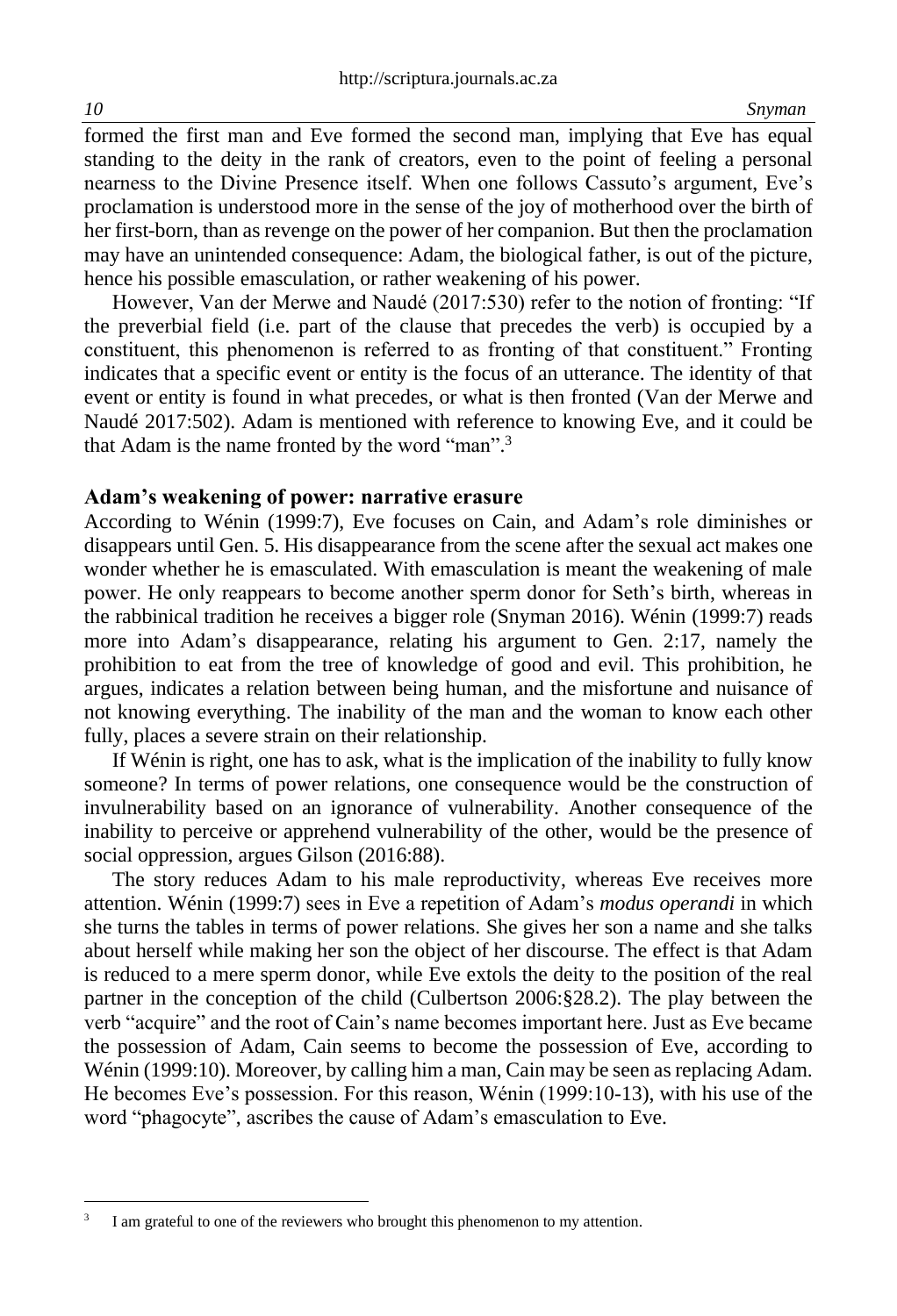In Wénin's mind, then, Adam is finally wiped from the scene as soon as the deity is suggested as the father:<sup>4</sup>

Ainsi, possédée par son homme qui n'a pas vu en elle un sujet, mais un object comblant son manqué, la femme semble imiter celui-ci peut-être en guise de revanche. Elle compense son manqué à être comme femme face à l'humain en prenant possession de l'objet qui la valorise en tant que mère. Et dans le même movement, elle evince l'humain de la relation entre son fils et elle. (Wénin 1999:11)

Culbertson (2006:§28.5) refers to Adam's disappearance as narrative erasure in Eve's response. He (Culbertson 2006:§28.2-3) points to Eve's "own agency in a self-serving manner", reflecting back to herself an idealised image of importance, desirability, control, and perfection. Cain becomes an extension of herself (Culbertson 2006:§28.3), both narcissistic.

The erasure of Adam is not strange to the stories of the patriarchs in Gen. 1-11. Howard Eilberg-Schwartz (1994), referring to the dilemma of monotheism, finds emasculation in principle embedded within ancient Israel's cult: the masculine deity legitimates authority, deifies masculinity, but renders human masculinity quite unstable. The social system of ancient Israel and its portrayal of masculinity is deeply entrenched in what we today call heteropatriarchy, but the religious system and its divine-human relationship are described in erotic and sexual terms, evoking images of homoeroticism:

But the heterosexual metaphors in the ancient texts belie the nature of the relationship in question: it is human males, not females, who are imagined to have the primary intimate relations with the deity. The Israel that is collectively imagined as a woman is actually constituted by men, men like Moses and the patriarchs. And these men love, in ways that are imagined erotically and sensually, a male deity. (Eilberg-Schwartz 1994:3)

When Eve proclaims that she acquired a man with the help of the deity, she displaces Adam in the relationship with God, creating in the process an unstable masculinity, which Eilberg-Schwartz (1994:3) sees as problematic in acts of procreation. To be a man in ancient Israel, you had to marry and have children, carrying on the lineage of the ancestors. Women were regarded as the natural counterpart of men and men were complementary to women. In ancient Israelite religion, men confronted a male deity, but they were put into the female position in order to become intimate with the deity (Eilberg-Schwartz 1994:137). Men loving a male deity created the need to suppress homoerotic impulses, not only between men but also between men and their male deity. Such suppression resulted in the prohibition of depicting the deity, and in the feminisation or emasculation of men. The masculine deity had men as wives, and Israelite religion preserved heterosexuality to counter the logical consequence of having a relationship with that deity. The masculinity of men was preserved when the deity

<sup>4</sup> "Thus, linked to a man who fails to see her as a subject, but rather as an object that fills a need, the woman seems to imitate her husband in an act of revenge. She compensates for her failure to fulfil a need of her man by turning to her child as an object that will value her role as mother. At the same time, she drives out the man from the relationship." [My translation – GFS].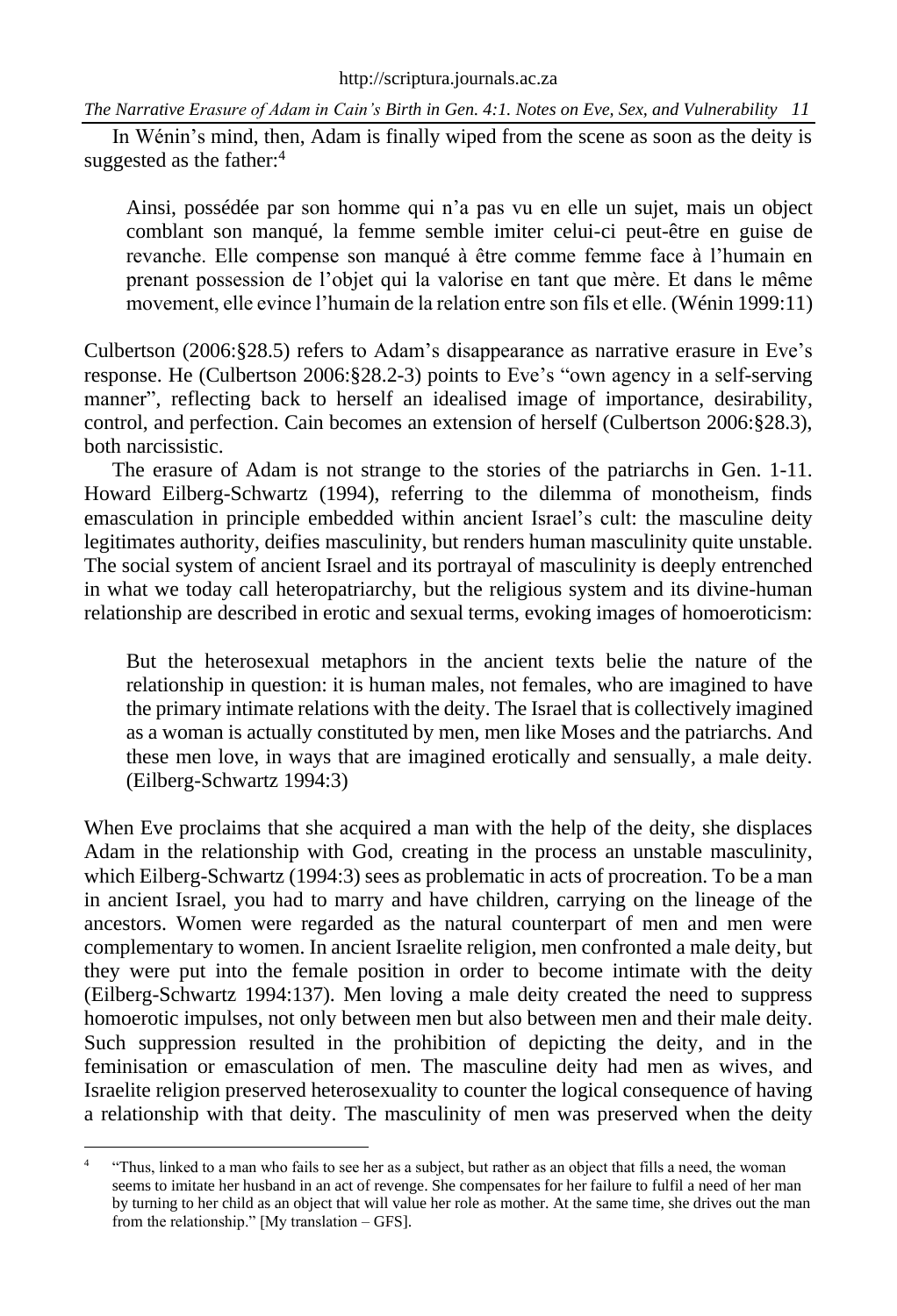turned his back on them, hid his face, or stayed in the clouds (Eilberg-Schwartz 1994:138). The moment men meet the deity, their masculinity becomes unstable and uncertain.

As soon as Eve claims the deity as father, Adam has to disappear from the scene. In fact, the reader only meets him again in Gen. 5. He becomes redundant (Eilberg-Schwartz 1994:142). Ideally, women would have functioned as a natural partner to the masculine deity. In the cases of Eve, Sara, Rebekah, Leah, Rachel, and Bilhah, the men (their husbands) are superfluous to the births of their children, who are proclaimed to have come from the deity. Moreover, as soon as the deity is imagined as male and heterosexual, women naturally become the object of divine desire. Divine desire necessitates the unmanning of men. The masculine deity affirms masculine power, but masculine power makes human masculinity redundant. This paradox is painfully clear in Eve's acclamation. She proclaims her co-creativity with the deity, while excluding the human input of her male consort.

In contrast, the Jewish reception of the Masoretic text in this regard avoids this problem out of fear of what is believed to be anthropomorphisms (cf. Snyman 2016).

| <b>Gen. 4:1 MT</b>           | <b>Onkelos</b>                                                            | <b>Pseudo-</b>                        | <b>Neofiti</b>     |
|------------------------------|---------------------------------------------------------------------------|---------------------------------------|--------------------|
| <b>NJB</b>                   |                                                                           | Jonathan                              |                    |
| The man had And              |                                                                           | Adam <i>Adam</i> knew his And the man |                    |
|                              | intercourse with knew Hava his wife Eve, who had knew Eve his wife        |                                       |                    |
|                              | his wife Eve, and wife, and she conceived from                            |                                       | and she conceived  |
|                              | she conceived and conceived and gave Sammael, the angel and bore Cain and |                                       |                    |
| gave birth to Cain. birth to |                                                                           | Cain, of the Lord.                    | she said: "Behold, |
| "I have acquired a           | saying: "I have                                                           |                                       | I have been given  |
| man with the help            | acquired a man (i.e.                                                      |                                       | a son from before  |
|                              | of Yahweh," she a male child) before                                      |                                       | the Lord."         |
| said.                        | the Lord."                                                                |                                       |                    |

#### **Jewish reception: the Targums and Genesis Rabbah**

There is a marked difference in the reception of the text of Gen. 4:1 in the Targums. One of the problems in the Targums is the fear of anthropomorphisms (Le Déaut 1961:28- 48). Thus, in Targum Onkelos the *et JHWH* is rendered as ה קדם מן) from before the Lord). It cannot be rendered as "with the Lord", as this is thought to be too anthropomorphic, says Aberbach and Grossfeld (1982:40). Targum Onkelos is straightforward about the sexual intimacy between Adam and Eve, whereas Targum Neofiti merely implies sexual intercourse. Both seek to bypass the underlying anthropomorphism of *et Yahweh*, by changing the Hebrew text to "(from) before the Lord" (McNamara 1992:64).

Targum Pseudo-Jonathan (PJ) provides quite a different interpretation of the verse. Firstly, it suggests cognitive knowledge of a sexual nature. It reads the verse as follows: "Adam *knew* that his wife *had conceived* from Sammael, the angel of the Lord." In other words, Adam knew that Cain was not his child but that of an angel. Another version of Pseudo-Jonathan (*Editio Principes* of the PJ in Venice [1598]) contains the following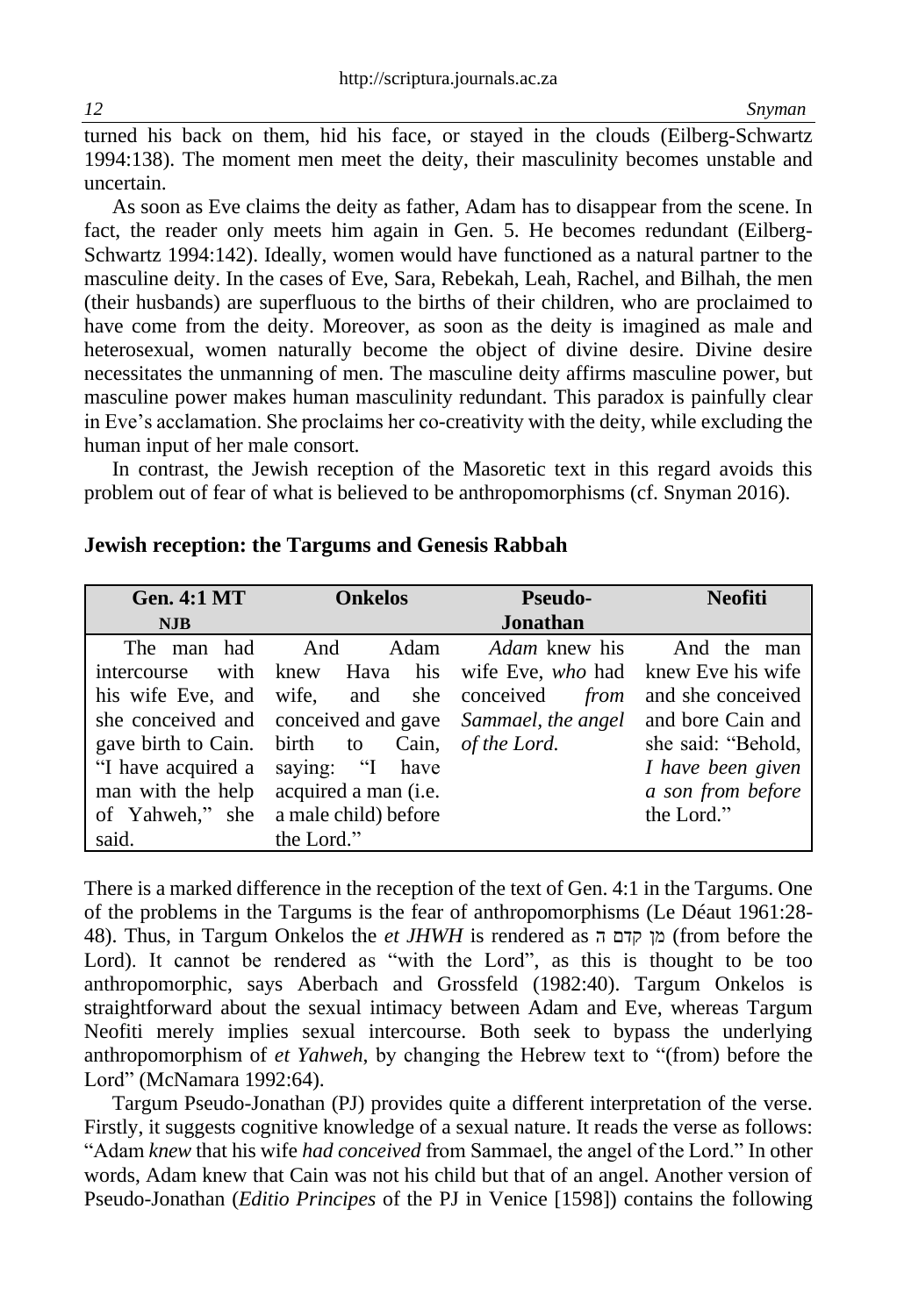#### [http://scriptura.journals.ac.za](http://scriptura.journals.ac.za/)

*The Narrative Erasure of Adam in Cain's Birth in Gen. 4:1. Notes on Eve, Sex, and Vulnerability 13*

version: "Adam knew Eve his wife, who desired the angel, and she conceived and bore Cain. And she said: 'I have acquired a man, the angel of the Lord.'" The perception of Sammael as Cain's father is based on Gen. 5:3, which states that Seth was born in the image of his father. Nowhere is it stated that Cain was born in the image of his father. The conclusion drawn is that he is not Adam's son. The Targum states in 5:3, after the mention of Seth's birth, the following:

When Adam lived a hundred and thirty years, he begot *Seth,* who *resembled* his image and likeness. *For before that, Eve had borne Cain, who was not from him and who did not resemble him. Abel was killed by Cain, and Cain was banished, and his descendants are not recorded in the book of the genealogy of Adam. But afterwards he begat one who resembled him* and he called his name Seth. (Maher 1992:56)

Other Jewish traditions also allude to Sammael, or a serpent, or both. The Babylonian Talmud Shabbath 146a (738), Yebamoth 103b (711) and Abodah Zarah 22b (114) say that Eve copulated with the serpent who infused her with lust, but do not state that Cain is the result of this copulation. One tradition that links Cain to Sammael, is Pirqe de Rabbi Eliezer 21, which states that Sammael went to Eve riding a serpent and she conceived. That it was indeed Sammael, is based on PRE 13, where one reads of Sammael mounting the serpent (Friedlander 1956:92, 150). Targum Pseudo-Jonathan seems to be the earliest text that identifies Sammael as the father of Cain.

In Genesis Rabbah, Adam is linked to the conception and birth of Cain. The commentary grounds this on the grace of the deity, creating a concentric circle starting with its explanation of v. 1, and ending with its explanation of v. 16. The explanation of v. 1 starts with a citation of Ps. 25:6, encouraging God to remember his compassion and mercy, especially towards Adam. In this way, Gen. 4 is directly linked to Gen. 3, described by Erzberger as follows:

Im Geschick Kains zeigt sich der Barmherzigkeit ([…]) und Güte ([…]) Gottes, die der Schöpfung Bestand verleihen. Zentral ist der Themenkomplex des Lehrens und Lernens. Wie die Menschheit von Adam die Fähigkeit der Lebensweitergabe lernt, die Leben erst ermöglicht, lernt sie von Kain den Brudermord. Kain wird jedoch zum Lehrer darüber hinaus. Als erster Mörder wird er zum warnenden Beispiel. Als erster Umkehrer wird er zum Mittler einer Gottesbegegnung, die sich Adam im Lobpreis aneignet. (Erzberger 2011:94)

That Adam is able to procreate after having eaten of the fruit from the tree of knowledge of good and evil, is only by the grace of God (Erzberger 2011:68). The use of Ps. 25 addresses what is going to happen in Gen. 4 as well as what happens in Gen. 3, namely the acknowledgement of guilt, a plea for forgiveness, and an act of mercy from the deity.

In its commentary on Gen. 4:1, Genesis Rabbah refers twice to knowledge, and in both instances it is linked to sexual intercourse. Rabbi Joshua b. Nehemiah thinks that Adam's knowing of Eve is the result of God's mercy, and Rabbi Huna and Rabbi Jakob see in Adam's knowing an example for the rest of humanity to have sex, as no sexual intercourse seemed to have taken place before. Another interpretation, quite laconically,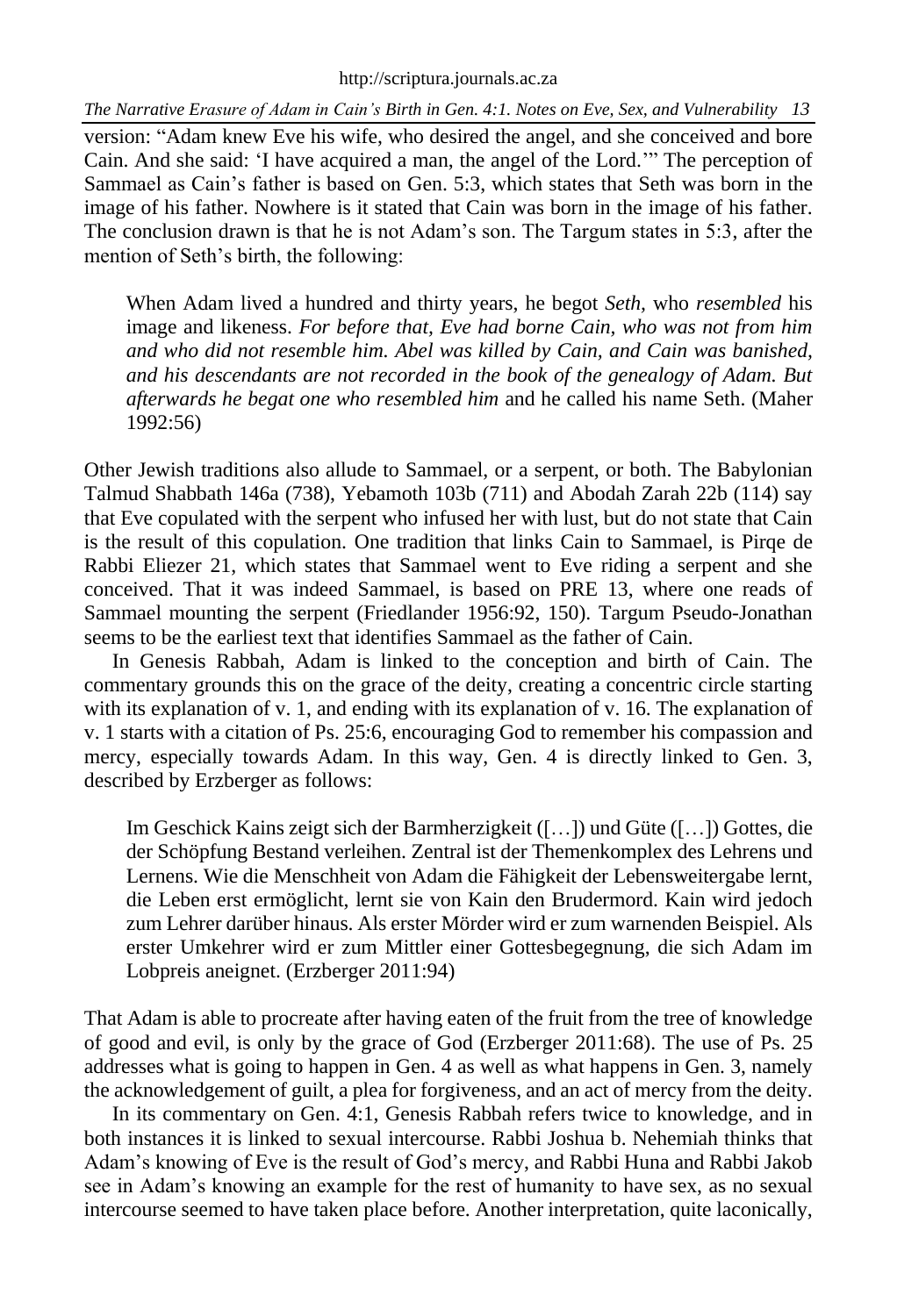suggests that Adam knew he had been robbed of his tranquility! In addition, the snake is brought into the discourse and related to sex: Adam knew what the snake did to him, i.e. arousing sexual desire. Adam knew why he was driven out of the garden, and he knew where to get sexual gratification.

With Eve pregnant and giving birth to the first child, Rabbi Eleazar also has a few words to add. He argues that three wonders happened on that day: the first human beings were created, they had sex, and they brought into the world progeny. Erzberger (2011:68) calls this combination of creation, intercourse, and birth "creation dignity". Rabbi Joshua b. Karba adds: Two entered the bed, and seven left it: Cain and his twin sister, and Abel and his two twin sisters. The births of the twin sisters help to solve the issue of where the sons eventually got their wives.

But what does Genesis Rabbah do with the Masoretic text's reference to Cain as a man and not a child, and the object particle linked to Yahweh? It states a few rabbinical arguments. Rabbi Isaac, for example, is quoted as saying that when a woman sees she has children, she knows her husband is now in her possession. Thus, Eve proclaims that she has Adam in her possession, tying him to her. The man referred to in the text is not Cain, but Adam. In the case of the יְהוָה, Erzberger (2011:69) argues that Genesis Rabbah illustrates here one of the rare cases citing and using a rabbinical exegetical rule. The rule is that the particle can have a limiting function, with the result that Eve's proclamation is put in direct relation with creation: Cain is the first child that has been fathered, and the limitation is that it happened in co-operation with the deity. Genesis Rabbah refers to Gen. 1:26, "in our image" or "after our likeness", of which Erzberger (2011:69) says the *imago dei* in the human being is a humanly mediated "*Gottebenbildlichkeit*", as stated in the commentary: "In the past, Adam was created from the ground, and Eve from Adam; but henceforth it shall be, *In our image, after our likeness* (Gen 1, 26): neither man without woman nor woman without man, nor both of them without the *Shechinah*."

### *Ecce homo vulnerabilis*

What lies behind Adam knowing Eve, procreating a child who would become the archetype of a murderer in Judeo-Christian thinking? The story leaves a gap, but it is read with the reader knowing that Cain is the perpetrator who has no pity in killing Abel. No one holds Cain back when he leaves for the land of Nod, finds a wife whom he knows, and procreates children. In fact, Adam and Eve themselves are driven out and an angel guards the entrance of the Garden of Eden with a sword. They cannot go back. In *The Red Turtle*, a red turtle prevents the main character from leaving. He too finds a companion with whom he begets a son.

In each instance, the man "knows" the woman. Referring to the act of sex, a particular vulnerability enters the scene, which reminds me of what Levinas suggests about the ethical moment in which vulnerability is revealed. It is the moment that comes into being in the confrontation between two individuals, each challenging the case of the other on the basis of the 6<sup>th</sup> commandment in Ex. 20:13 and Deut. 5:17: "You shall not kill." The ethical moment is created in the invisible plea to respect the other, who becomes metaphorically naked in the meeting, an orphan, someone without any relations to any other human being. Both partners in this meeting are stripped of everything, uncovered, in short *vulnerable*, open to penetration. The plea not to kill, confirms a particular radical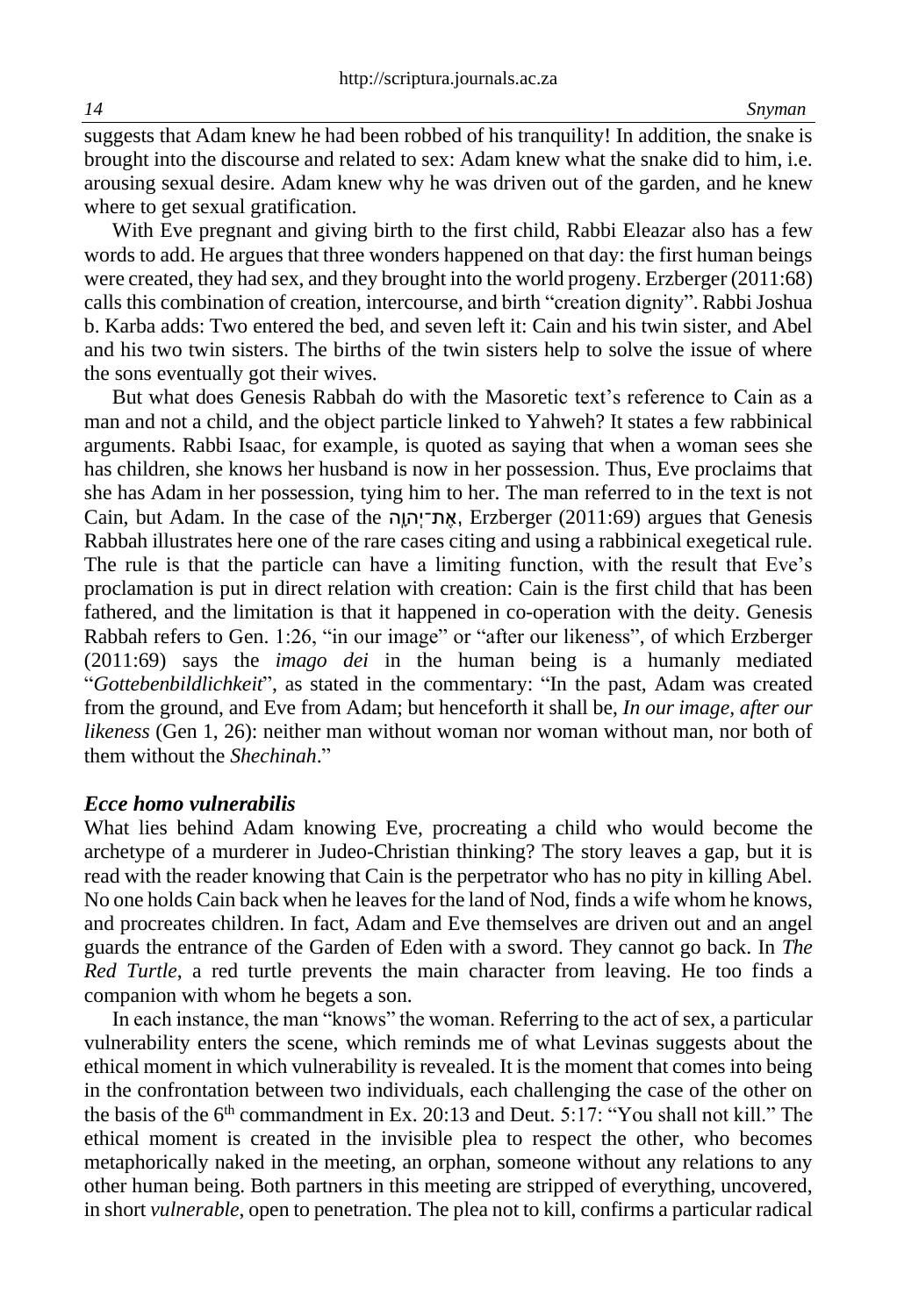responsibility that exists between the two parties. The ethical moment happens at exactly that moment when one realizes that the face one sees, imposes a radical obligation not to destroy or violate the other. It is important to realize that the meeting creates *mutual* vulnerability: it is the recognition of the vulnerability of the other, as well as a concomitant vulnerability in the self. It is when one realizes vulnerability in the self, that one can enter into conversation with the vulnerability of the other. The issue of vulnerability is of particular validity related to the concept of sex. The metaphorical nakedness becomes corporeal, two people stripped of all clothing, eventually losing control momentarily at the point of no return, the instance of complete vulnerability.

In the case of Adam and Eve, the reader is shown that Adam acts as the sperm donor for Eve with regard to Cain, no matter how euphemistically or prosaically the term  $y\gamma$  is translated. The word used relates to knowledge, covering a relatively wide semantic field. Where would Adam have learnt about sex? Did he see it in nature? Alternatively, was it a joyous discovery with Eve? In the Jewish interpretative history of Cain, the Rabbis thought to lighten his burden by bringing into play the issue of learning and teaching. In Cain's case, there was no example of murder, although a fragment of Genesis Rabbah refers to Cain's observation of two birds fighting. The suggestion is that he received his knowledge of murder from them. Cain learns from the birds, but he becomes the teacher of death (Erzberger 2011:621-22).

Eve's proclamation at his birth in the Masoretic text is a positive claim of motherhood. Of course, Adam is pushed into the background, because he is not the one carrying the baby for nine months. Moreover, in most of the births of the patriarchs' children, the patriarchs are narratively erased, with the children dedicated to the deity as father. Men are emasculated when the deity arrives on the scene. In Cain's case, some traditions put him in direct opposition to the deity. I am not certain whether Adam's emasculation is as sinister as Wénin seems to imply. I am more inclined to follow Van Wolde, Lipinski, and Cassuto in suggesting that Eve celebrates motherhood, with the unintended consequence of the narrative's erasure of Adam. If one follows Eilberg-Schwartz's argument, erasure constitutes emasculation.

What is clear, is that Eve's joyful claim of motherhood stands in stark contrast with the end of the story with Cain moving to the land of Nod in Gen. 4:16. It is also noticeable that Adam never interacts with Cain in the Masoretic text, except in the interpretative traditions like the Targum Pseudo-Jonathan. It is as if he is redundant. Cain's exploitation in the latter serves to not only turn him into evil, but also to portray his essence as evil, eventually with a father like Sammael, a destructive figure associated with evil in Talmudic texts and Jewish folklore. Cain cannot be worse off. He is not created in the image of Adam, like Seth, but of Sammael.

# **BIBLIOGRAPHY**

Aberbach, M. and Grossfeld, B. 1982. *Targum Onkelos to Genesis. A critical analysis together with an English translation of the text (Based on Sperber's edition)*. Center for Judaic Studies, University of Denver. New York: Ktav Publishing House.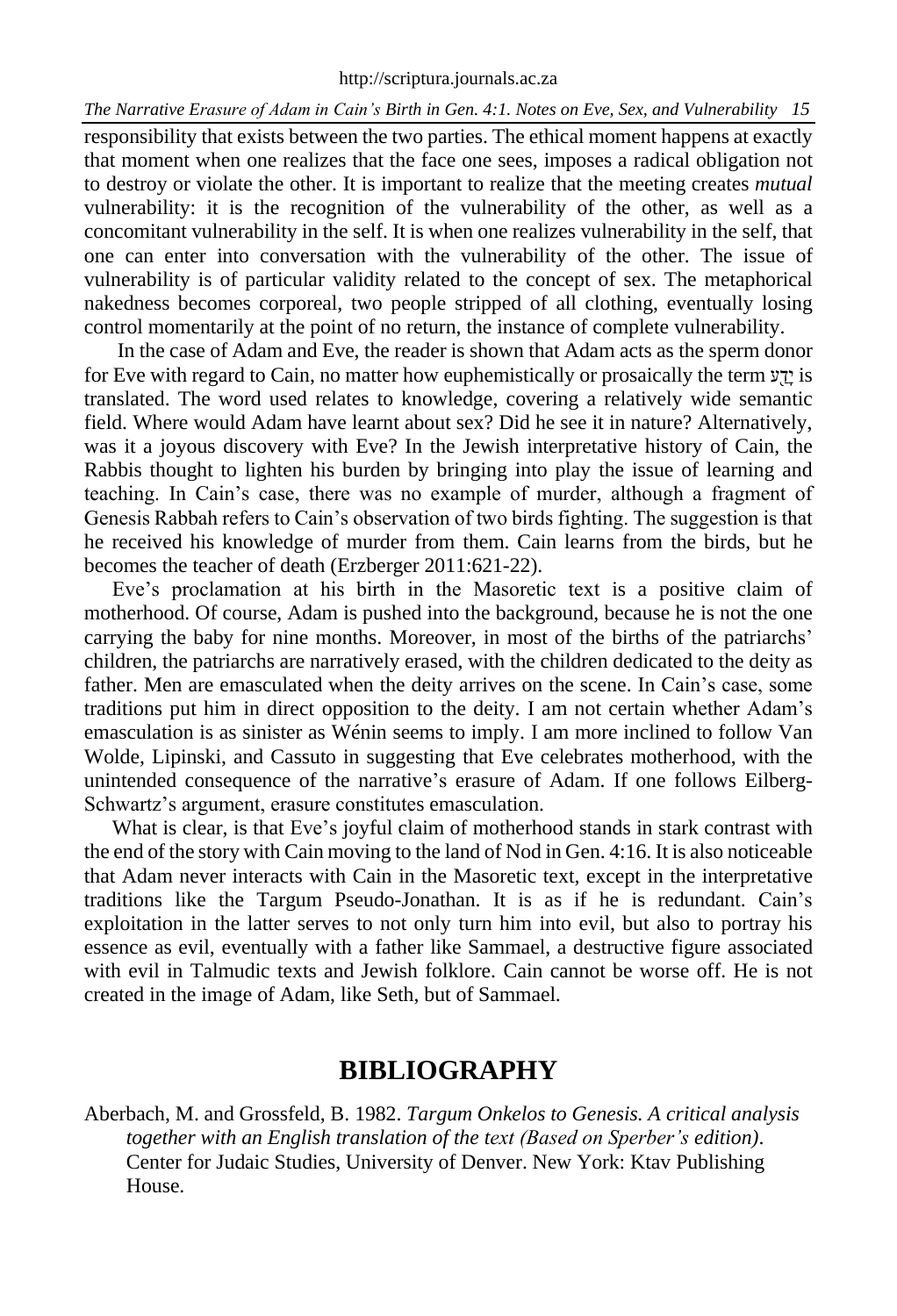- Baumane, S. 2016. *Comprehending metaphors of 'The Red Turtle'.* Online: [http://www.signebaumane.com/blog/2016/10/18/my-point-of-view-on-the-red](http://www.signebaumane.com/blog/2016/10/18/my-point-of-view-on-the-red-turtle)[turtle.](http://www.signebaumane.com/blog/2016/10/18/my-point-of-view-on-the-red-turtle)
- Botterweck, G.J. 1986 'עַ֖ דָי'. In G.J. Botterweck and H. Rinngren (eds), *Theological dictionary of the Old Testament*. Green, D.E. (trans.). Grand Rapids: Eerdmans, 448-81.
- Byron, J. 2011. *Cain and Abel in text and tradition: Jewish and Christian interpretations of the first sibling rivalry.* Themes in Biblical narrative Jewish and Christian traditions vol. 14. Leiden: Brill.
- Cassuto, U. [1961]1972. *A commentary on the Book of Genesis. Part 1. From Adam to Noah. Genesis 1-6:8.* Abrahams, I. (trans.). Reprint 1972. Jerusalem: Magnes Press, Hebrew University.
- Charles, R.H. 1913. *The Apocrypha and Pseudepigrapha of the Old Testament.*  Oxford: Carendon Press. Online[: https://www.sacred-texts.com/chr/apo](https://www.sacred-texts.com/chr/apo%20/adamnev.htm)  [/adamnev.htm.](https://www.sacred-texts.com/chr/apo%20/adamnev.htm)
- Culbertson, P. 2006. De-demonising Cain . . . and wondering why?, *The Bible and Critical Theory* 2(3):28.1-28.11.
- De Wit, M.D. 2017. *The Red Turtle*. Animation. Studio Ghibli.
- Eilberg-Schwartz, H. 1994. *God's phallus and other problems for men and monotheism*. Boston: Farrar, Straus & Giroux.
- Erzberger, J. 2011. *Kain, Abel und Israel: Die Rezeption von Gen 4,1-16.* Rabbinischen Midraschim. Beiträge zur Wissenschaft vom Alten und Neuen Testament 12. Stuttgart: Kohlhammer.
- Friedlander, G. 1965. *Pirke de Rabbi Eliezer. (The Chapters of Rabbi Eliezer the Great) according to the text of the manuscript belonging to Abraham Epstein of Vienna*. New York: Hermon Press.
- Gilson, E. 2016. *The ethics of vulnerability. A feminist analysis of social life and practice*. Routledge studies in ethics and moral theory 26. London: Routledge.
- Halperin, H. 1963. *Rashi and the Christian scholars*. Pittsburgh: University of Pittsburgh Press.
- Harper, J.W. 2017. How to interpret the Red Turtle, *Notes from a Fish*, January 31. Online: [https://harperfish.wordpress.com/2017/01/31/how-to-interpret-the-red](https://harperfish.wordpress.com/2017/01/31/how-to-interpret-the-red-turtle/)[turtle/.](https://harperfish.wordpress.com/2017/01/31/how-to-interpret-the-red-turtle/)
- Kermode, M. 2017. The Red Turtle review Rapturous minimalism from Studio Ghibli, *The Guardian*. 2017, 28 May edition. Online: [https://www.theguardian.com/film/2017/may/28/the-red-turtle-review](https://www.theguardian.com/film/2017/may/28/the-red-turtle-review-studio-ghibli-masterpiece)[studio-ghibli-masterpiece](https://www.theguardian.com/film/2017/may/28/the-red-turtle-review-studio-ghibli-masterpiece).
- Koehler, L. and Baumgartner, W. (eds). 1958. 'ע דָי'. *Lexicon in Veteris Testamenti Libros*. Leiden: Brill, 365.
- Le Déaut, R. 1961. Traditions Targumiques dans le Corpus Paulinien? *Semitica* 42(1): 28-48.
- Duprey, D. 2017. The meaning of the Red Turtle: Nature's beautiful chaos, *That Moment In* (blog), 13 February 2017. Online: [https://www.thatmomentin.com/red](https://www.thatmomentin.com/red-turtle-meaning/)[turtle-meaning/.](https://www.thatmomentin.com/red-turtle-meaning/)
- Levinas, E. 1985. *Ethics and infinity: Conversations with Philippe Nemo.* Cohen, R. (trans.). Pittsburgh: Duquesne University Press.